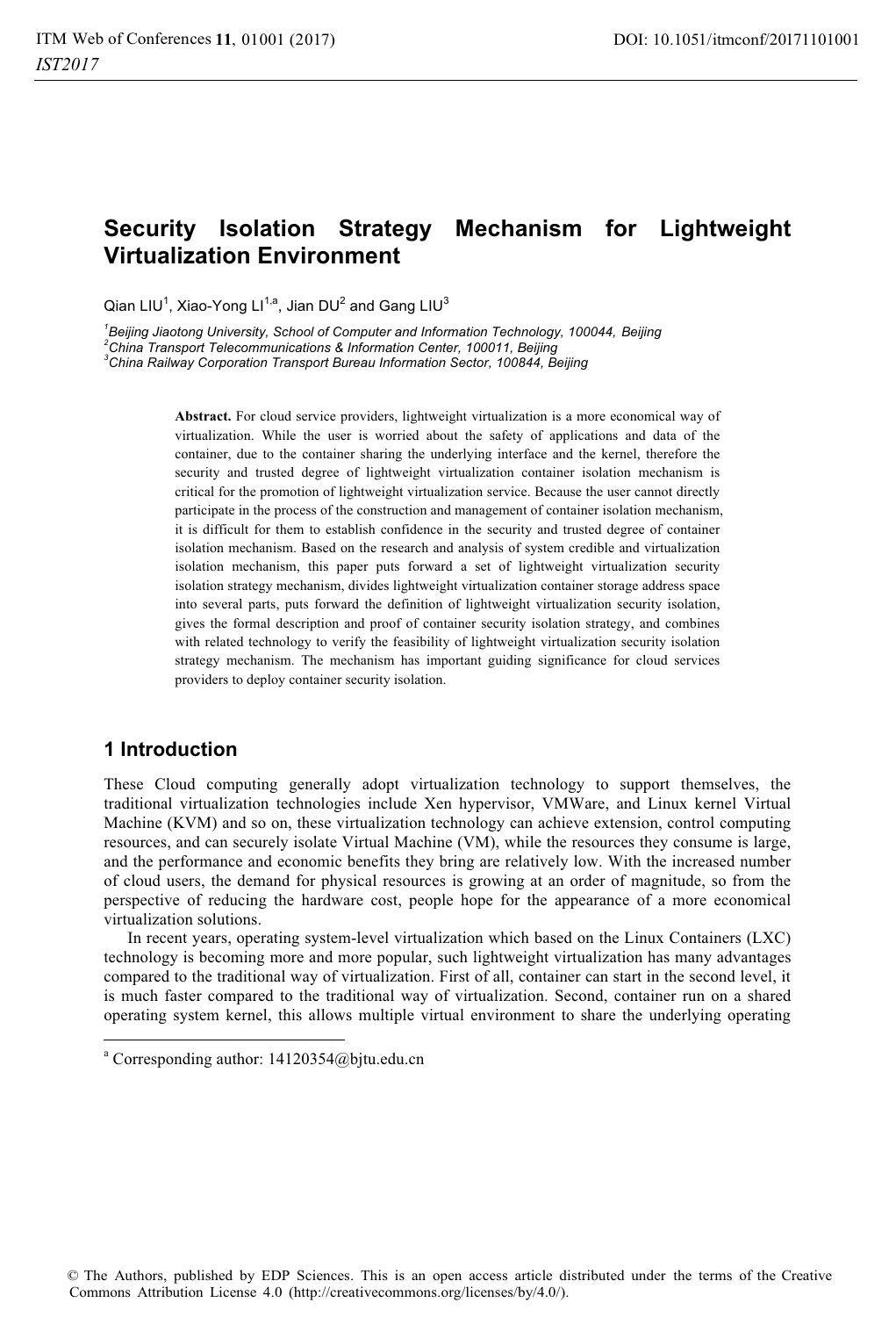system interface and a public host kernel, therefore the system resource utilization is very high, and virtual machine density that single server can support is big, so as cloud service providers can have better profit space.

j

The problem lightweight virtualization bringing is users worrying about whether the strength of container isolation mechanism is safe enough, and whether or not they can ensure the security of user's application and data. So the method of lightweight virtualization technology attracting more users is to prove the effectiveness of their isolation, enabling users to establish enough confidence level for the services it provides.

At present domestic research, the lightweight virtualization field focus on implementation method, lacking of basic research such as container isolation mechanism security policies. This paper proposes a safety isolation strategy mechanism under lightweight virtualization environment with the help of lightweight virtualization containers technology and virtualization isolation mechanism, aims to solve the problem of container security isolation.

Innovation point of this article is: 1) based on the characteristics of lightweight virtualization, putting forward the address space division of lightweight virtualization storage resources and the definition of isolation; 2) adopting the trusted computing technology, turning it into the formal security isolation strategy, providing guidelines for developing container, and improving the user's confidence in lightweight virtualization technology.

In this paper, the first chapter introduces the research status of the related technology, including the current research status of the system trust and virtualization isolation mechanism; The second chapter embarks from dividing the address space of lightweight virtualization storage resources, researches lightweight virtualization security isolation strategy mechanism, proposes lightweight virtualization security isolation definition, formally describe container security isolation strategy; The third chapter certificates the strength of these container security isolation strategy; The forth chapter analyzes in detail the technical feasibility of above-mentioned lightweight virtualization security isolation strategy mechanism. the publisher.

# **2 Correlation Study**

### **2.1 Trusted System**

Trusted computing group described credible as "an entity' behavior is always carried out in accordance with the expected targets and the way", whether the system is trusted or not, it can guaranteed from two aspects: one is the system to act in accordance with the code of conduct, only within the scope of the code of conduct, the behavior of the system is considered credible. Second, conduct itself needs to meet the requirements of people's confidence level.

For the first assurance requirements, through the trust root and trust chain mentioned in the basic consider of the trusted compute to ensure that the system runs in accordance with the code of conduct, Trusted Computing Group (TCG)put forward the Trusted Computing platform [1-3][technical specification.

Technology needed by second assurance requirements is relatively a bit more complicated, such as through the precise formal verification [4]to describe behavior standards, such as ensure that the source ( developed in-house or a third party ) of the specification is transparent controllable[5-7]: if from developed in-house , the user can through process management, code size control methods to minimize or eliminate potential errors or bugs in code of conduct; if from a third party, the user can through other ways to evaluate the credibility of the code of conduct [8-10], such as the evaluation of others, such as solve the operation control issues of the user program with reference monitor [11,12]. System credible guarantee are shown in Figure 1 below: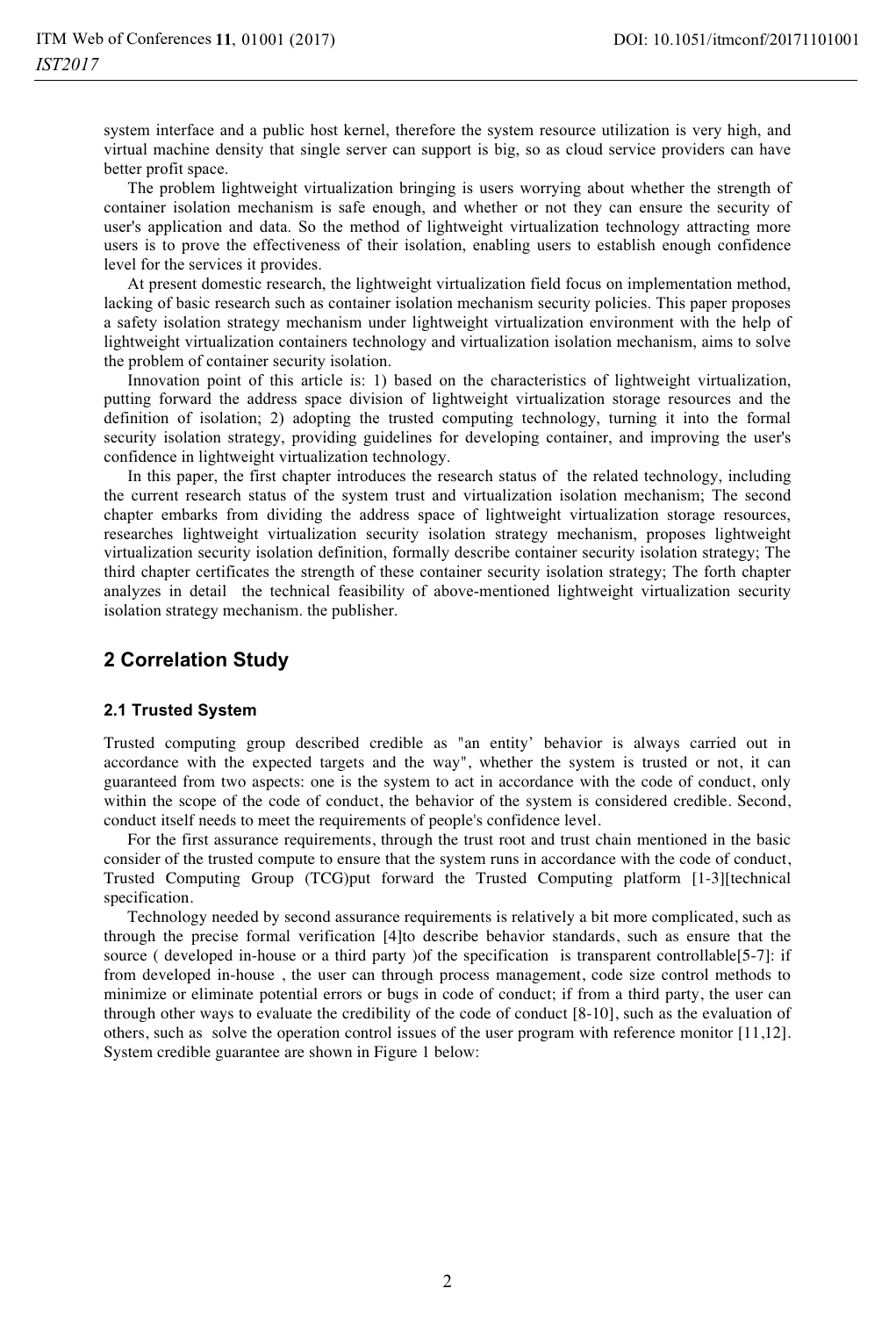

**Figure 1.** The system reliable guarantee.

### **2.2 Virtualization Isolation**

Traditional virtualization is also called heavyweight virtualization, typical heavyweight virtualization methods includes KVM, Xen, VMWare, VirtualBox and other virtualization, etc. The machine which traditional virtual machines (VMs) running on is usually referred to as the host machine, the virtual machine is often referred to as the client. VMs are created and ran by the Virtual Machine Monitor (VMM) .The VMM has three basic characteristics: 1) the equivalence, the VMM provides an environment almost equaled with the host machine;2) the effectiveness, the program running in the virtual machine environment shows the performance of the minimum punishment;3) safety, VMM can completely control system resources.

In the early study of isolation, Rushby proposed "separation kernel" [13] on a single machine hosting multiple isolation environment to protect context. In 2008, on the basis of prior work experience, Rushby [14]summed up three kinds of the isolation technique: spatial separation, this kind of isolation is a direct implementation for resources which without sharing policy framework, each component of resource in physics are independent; Temporal isolation makes resources in a certain period of time only used by a component, wipes clean after using it, and then assigns them to another component, so always; Encryption isolation uses encryption signatures or calibration approach to strengthen the protection of reading and writing.

In the study of spatial segregation, Chen haibo et al. [15]of Fudan University used the nested virtualization technology to solve virtual security problem under the mega tenancy environment of cloud computing, putted forward the overall solution Cloudvisor, the main method of this mechanism was using the security protection of virtualization layer to achieve the isolation of resource management. In the study of temporal isolation, David Lie et al. [16] of Stanford university designed a kind of CPU architecture based on "the Execute - only the Memory" (XOM).In this kind of CPU architecture, data in cache and memory include tags used to bind data to a specific XOM isolated partition and MAC value for integrity protection .In the study of encryption isolation, Sahai et al.[17] proposed a called Attribute-based Encryption (ABE) Encryption access control method, which can provide fine-grained control for sharing data, but can only support threshold access control policy. To show more flexible access control policy, Bethencourt et al.[18]further putted forward the key-policy ABE (KP - ABE) and ciphertext-poicy ABE (CP - ABE) two types of ABE mechanism.

Lightweight virtualization is also called operating system-level virtualization, based on Linux Containers ( LXC) technology. The earliest container technology can be traced back to the chroot tool series of Unix operating system. UNIX seventh edition in 1979 introduced the chroot (Change Root) mechanism. Chroot is a process making the specified directory as the root directory, all of its file system operation can only in the specified directory, so as not to harm the host system. Chroot existed the flaw like classic jump out of the holes, and it provided no segregation for any resources such as process and network .Early container implementation technologies also include the FreeBSD jail on FreeBSD operating system and Linux - VServer on GNU/Linux, and Sun Solaris Containers on the Solaris operating system. These techniques have been developed very mature, but do not have any of their containers integrated into the mainstream Linux kernel, therefore the LXC is currently the only operating-system virtualization technology for the Linux.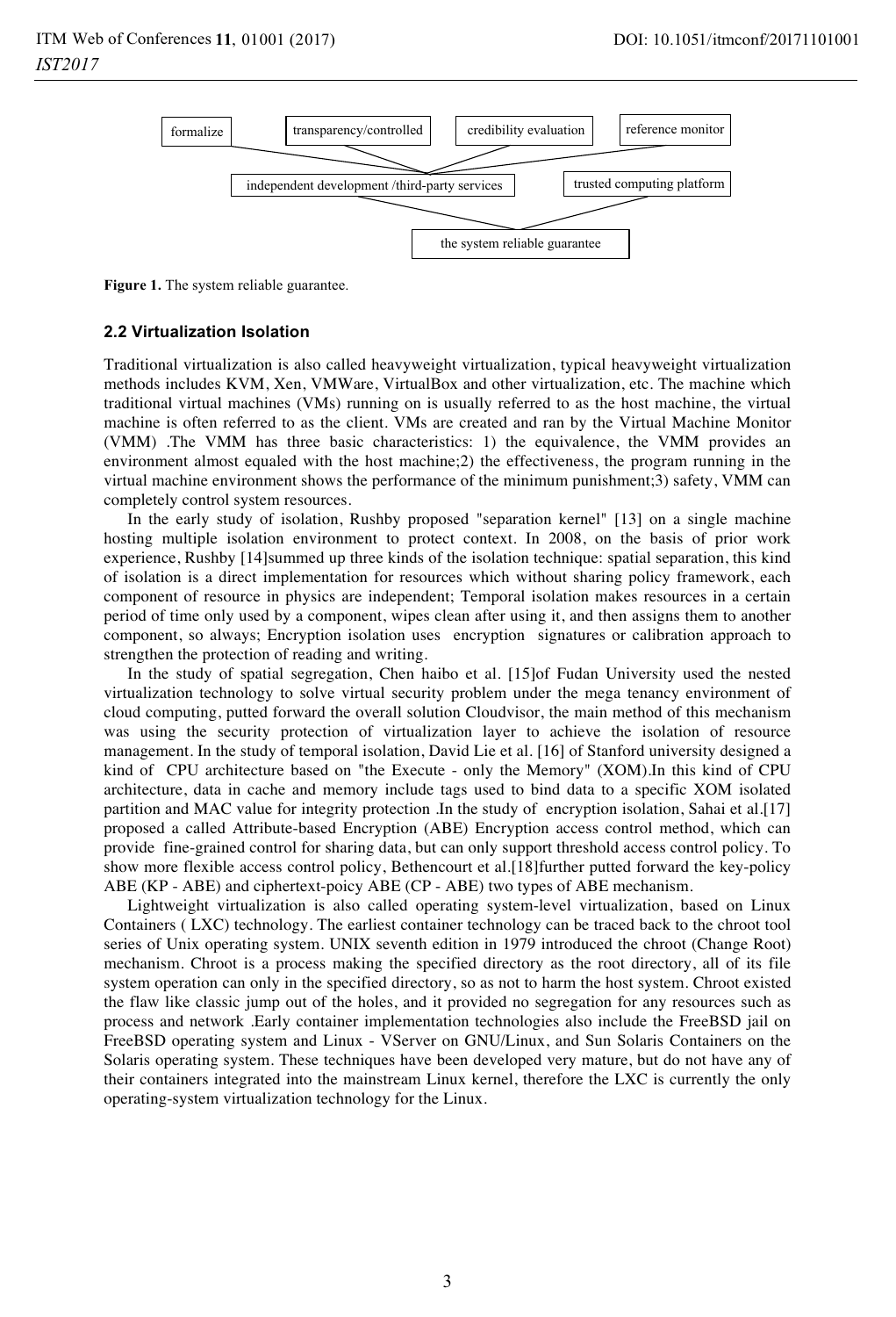LXC was incorporated into the kernel thread from the beginning of Linux version 3.8, it packages what needed by the operation of the application into a container, such as the external environment, internal code, components and package dependency, allocates available hardware resources for different container through the common Application Programming Interface(API) and other tools, creates independent sandbox environment for running application, makes Linux users easily create and manage system or application container. By using Namespace and control group (Cgroups) function, LXC provides applications with an independent operating system environment.

I

In 1992, aiming to solve the problem of resource isolation based on the process, Namespace [19] have been proposed for the first time, it is an operating system level environment isolation method for Linux to achieve the lightweight virtualization (containers) service. Process under the same Namespace can sense the change of each other, and ignore the process's change from the external, so that the container in the process feels as if itself in an independent system environment, so as to achieve the goal of independence and isolation. Namespace like PID, NET, IPC, MNT, UTS and USER, segregate the process, the network, the message, the file systems, the UTS (" UNIX Time sharing System ") and the USER space of the container.

## **3 Lightweight virtualization security isolation strategy mechanism**

To simplify the problem, this paper hasn't take the above time isolation, encryption isolation into consideration, only focus on the study of lightweight virtualization storage resource address space isolation in the study of the lightweight virtualization space isolation .The host creates a new container meaning to assign it an independent storage resource address space.

### **3.1 Lightweight virtualization security isolation definition**

Lightweight virtualization system includes two kinds of subject, respectively is: 1) the Host, the Host machine provides system services for containers, such as container disk read and write, network transmission, etc.;2) Containers, information cannot read and write between different containers. Based on the structure of lightweight virtualization system, system storage address space can be divided into: 1) the host storage address space, which all belonged to the host machine.2) the container storage address space, each container has their own separate storage address space. Among them, based on access permission, the host storage address space can further be divided into three categories: the first kind of address space is closely related to all containers privacy protection, any container cannot read and write the content of this address space portion; The second type of address space has nothing to do with privacy of specific container, all containers can read the content of this portion, but can't write, such as public image resource information, etc.; The third type of address space is closely related to the privacy protection of particular container, in addition to the host machine and the container, other containers can't read and write, such as the container configuration information.

The letter S represents subject of the system,  $S = \{H_0, C_0, C_2, \ldots, C_{0_n}\}$ , of which: Ho represents the host machine,  $Co_i (1 \le i \le n)$  represents container i. The letter L represents system storage address space,  $L = \{H, C_1, C_2, \dots, C_n\}$  denotes a division, of which: H denotes the storage address space corresponding to the host machine,  $C_i (1 \le i \le n)$  denotes the storage address space corresponding to the container i.

 $H = \{H_x, H_{\text{no}}, H_{\text{1c}}, H_{\text{2c}}, \dots, H_{\text{nc}}\}$  represents a division of H, of which: H<sub>x</sub> denotes the first kind of address space of H, any containers can not read or write on this part of the address space;  $H_{ro}$ denotes the second category of address space in H, the content of the address space for this part can be read by all containers, but no container can conduct write operation;  $H_{i}$   $(1 \le i \le n)$  denotes the third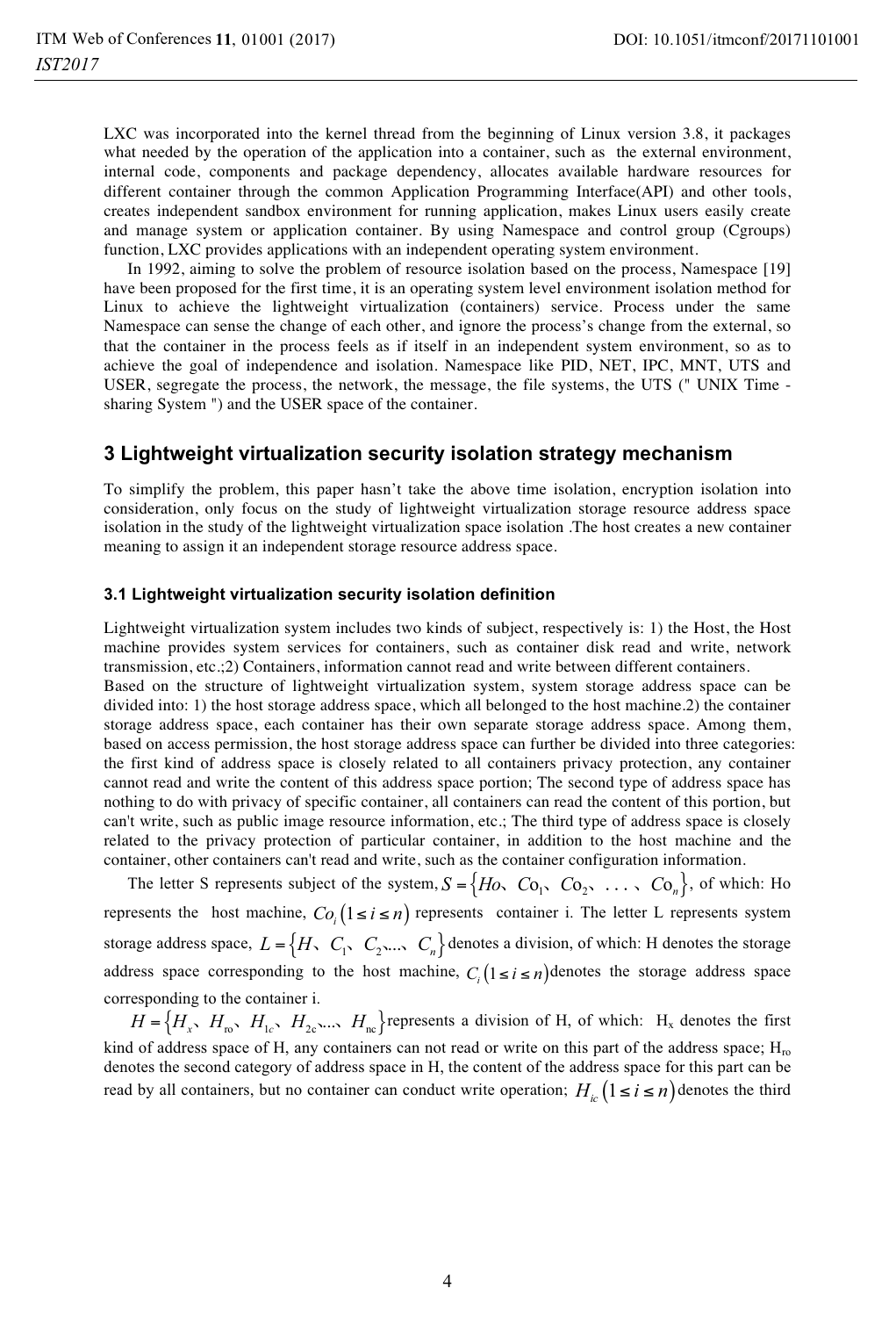type of address space, only the container i can read and write the contents of this part of the address space.

The above discussion towards the relation of system storage address space partitioning is shown in Figure 2.



**Figure 2.** Lightweight virtualization storage address space division relations.

 $R: S \rightarrow 2^L$  denotes the storage address space which the subject can read,  $W: S \rightarrow 2^L$  denotes the storage address space which the subject can write.

In system, the direct information exchange between the two subject show up as a subject write information to the storage address space where another subject can read, for any two different subject s and t, if  $R(s) \cap W(t) \neq \emptyset$ , then t can pass information to s. Such as a container in the system through the system call request the host machine services, is through writing system call parameters, then these parameters are read by the host kernel so as to complete the service request.

 Isolation between the two subject means there is no direct or indirect information exchange between them, but in this article, the container isolation we discussed is relatively weak on demand, because all containers need to exchange information with the host machine, to apply for the system service. Given this, lightweight virtualization system isolation requirements between the container is limited to no direct exchange of information between any two containers, for this reason, this paper gives a container isolation definition as follows:

Definition 1. In lightweight virtualization structure, security isolation between containers refers to: For  $\forall i, j, 1 \le i \le n, 1 \le j \le n, i \ne j$ , have:  $R(C_{O_i}) \cap W(C_{O_j}) = \emptyset$ 

Definition 1 refers to the meaning of no one container can directly read other containers address space, or they can be used to realize information exchange for both reading and writing.

#### **3.2 Lightweight virtualization security isolation policy**

Based on Figure 2 about lightweight virtualization storage address space partition method, this paper puts forward a set of security isolation rules, in order to realize the security isolation between different containers.

Rule 1: 
$$
\forall Co_i (1 \le i \le n) \in S \Rightarrow R(Co_i) \in C_i \cup H_{ro} \cup H_{ic}
$$
  
Rule 2:  $\forall Co_i (1 \le i \le n) \in S \Rightarrow W(Co_i) \in C_i \cup H_{ic}$ 

Rule 1shows the address space that any containers  $i(1 \le i \le n)$  can read include the container storage address space corresponding to the container i itself  $C_i$   $(1 \le i \le n)$ , the address space H<sub>ro</sub> in H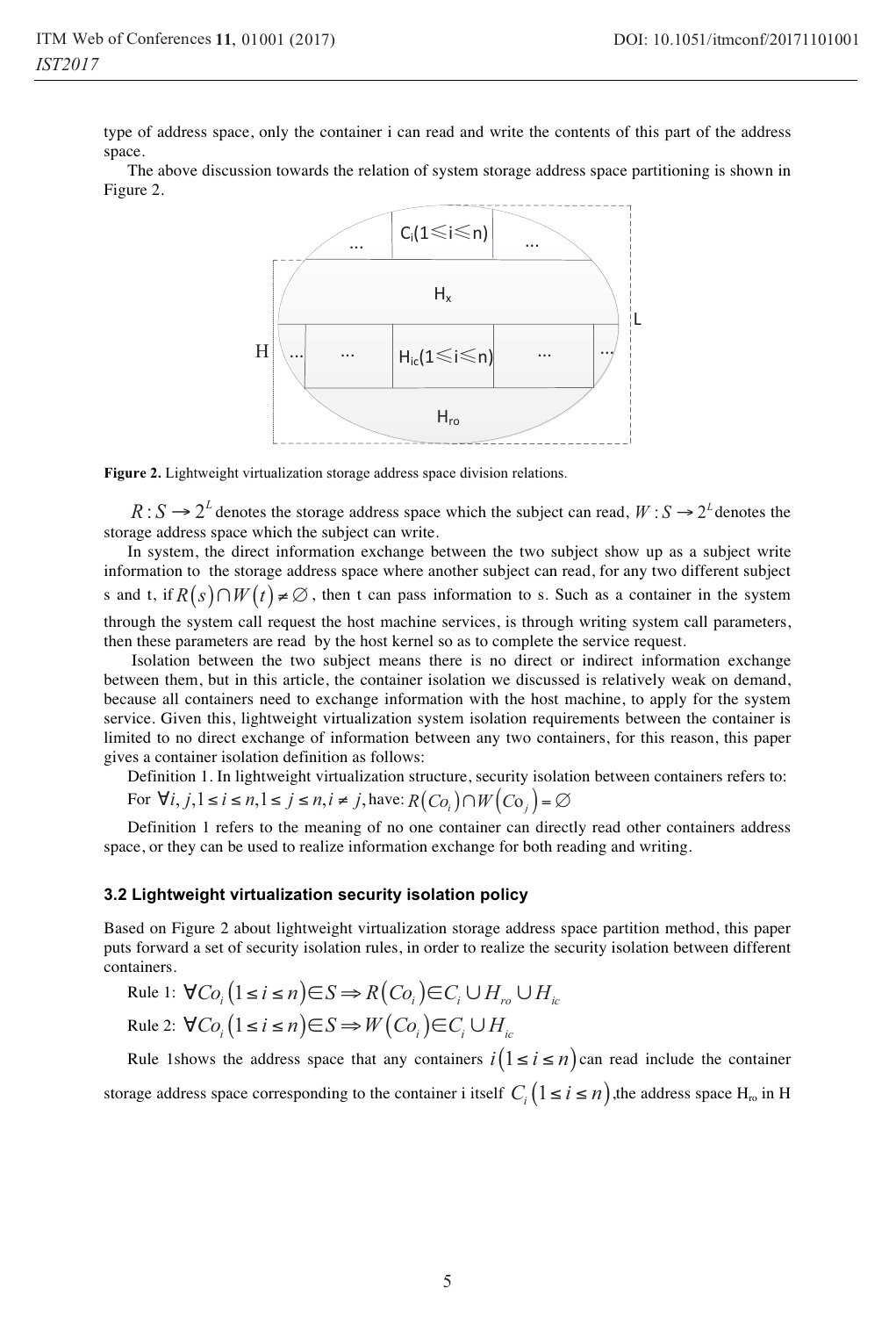which can be read but can't be write by all containers, and the address space  $H_{i}$   $(1 \le i \le n)$  in H which can only be read or write by the corresponding container.

Rule 2 shows the address space that any containers  $i(1 \le i \le n)$  can write include the container storage address space corresponding to the container i itself  $C_i$   $(1 \le i \le n)$ , and the address space

 $H_{i_c}$   $(1 \le i \le n)$  in H which can only be read or write by the corresponding container.

If a lightweight virtualization system adopt as shown in figure 2 storage address space partition method, and satisfy the rules 1 and 2, then the system's isolation between all the containers is security, namely for  $\forall i, j, 1 \le i \le n, 1 \le j \le n, i \ne j$ ,  $R(C_{O_i}) \cap W(C_{O_j}) = (C_i \cup H_{i} \cup H_{i}) \cap (C_j \cup H_{j} \cap H_{j}) = \emptyset$ .

# **4 Lightweight virtualization security isolation strategy mechanism security**

As mentioned above, isolation strategy mechanism is guaranteeing different containers isolated in the host machine level, but the host machine will inevitably consciously or unconsciously run some unsafe applications, including the program code which containing trojans, worms and other malicious code, the vulnerability of the these unsafe applications may tamper with mechanism, and result a certain destruction to the effectiveness of the mechanism.

Basing on the analysis of the system safety mentioned above, this chapter will ensure the safety of isolation strategy mechanism from two aspects, on the one hand is the safety of isolation strategy mechanism itself, by using formal formula to prove that isolation strategy set is meeting the requirement of container security isolation definition; On the other hand is the security isolation strategy mechanism at run time, with the help of white list of trusted computing platform technology. The guarantee of mechanism safety is shown in Figure 3:



**Figure 3.** The guarantee of mechanism safety.

### **4.1 Safety of isolation strategy mechanism itself**

As mentioned above, isolation strategy mechanism is guaranteeing different containers isolated in the host machine level, but the host machine will inevitably consciously or unconsciously run some unsafe applications, including the program code which containing trojans, worms and other malicious code, the vulnerability of the these unsafe applications may tamper with mechanism, and result a certain destruction to the effectiveness of the mechanism.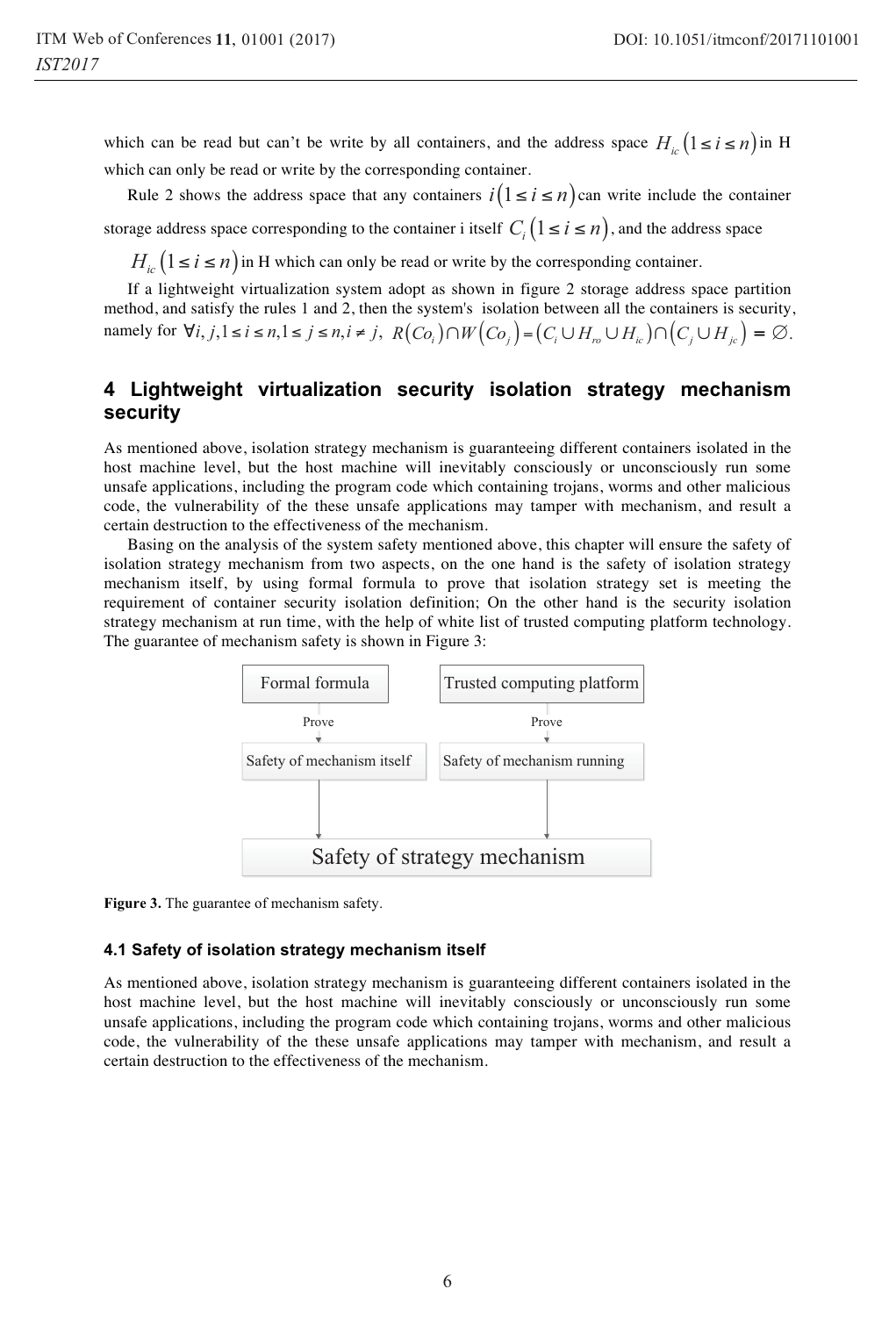According to lightweight virtualization security policy, the readable storage address space of the container i is  $R(C_{O_i}) = \{C_i, H_{ro}, H_{ic}\}$ , the writable storage address space of the container j is  $W\big(Co_j\big) = \Big\{C_j, H_{j_c}\Big\}.$ 

And by the system storage address space partition, we know  $H.C_1.C_2....C_n$  is a partition of the lightweight virtualization storage resource address space L, that is to say  $L = H \cup C_1 \cup ... \cup C_n$ . We know  $H_x.H_{1c}.H_{1c}.H_{2c}...H_{nc}$  is a partition of the host storage address space H, that is  $H = H_x \cup H_{r_0} \cup H_{1c} \cup H_{2c} \cup ... \cup H_{nc}$ .

According to the definition of division, there is no overlap between these address space to each other, there is no public read/write address space, so the intersection between any two address space among all the address space is an empty set.

That is 
$$
\forall l_1, l_2 \in L, l_1 \neq l_2 \Rightarrow l_1 \cap l_2 = \emptyset
$$
.  
\n
$$
R(Co_i) \cap W(Co_j)
$$
\n
$$
= (C_i \cup H_{ro} \cup H_{ic}) \cap (C_j \cup H_{jc})
$$
\n
$$
= (C_i \cap C_j) \cup (C_i \cap H_{jc}) \cup (H_{ro} \cap C_j)
$$
\n
$$
\cup (H_{ro} \cap H_{jc}) \cup (H_{ic} \cap C_j) \cup (H_{ic} \cap H_{jc})
$$
\n
$$
= \emptyset \cup \emptyset \cup \emptyset \cup \emptyset \cup \emptyset \cup \emptyset
$$
\n
$$
= \emptyset
$$

To sum up, for  $\forall i, j, 1 \le i \le n, 1 \le j \le n, i \ne j, \forall s \in S$ , we have:  $R(C_{O_i}) \cap W(C_{O_i}) = \emptyset$ .

The above formally proofs lightweight security isolation strategy is credible. At the same time, the Trusted Platform technologies such as the Core Root of Trust for Measurement (CRTM) and Trusted Platform Module (TPM), etc., can guarantee the host machine itself runtime to be trusted.

#### **4.2 Safety of isolation strategy mechanism at run time**

In order to implement the isolation strategy mechanism, and guarantee mechanism not been tampered, which means the container subject can only access the address space in permissions. In this paper, the idea of the trusted application white List technology (Trusted Software List, TSL) in trusted computing platform is used to deal with the problem, the TSL in this paper including: all safe executable files in system and its integrity check values (hash value).

Once a subject launch the system call, according the system call information, the first step is to determine whether this executable file in TSL: if in, then go to the next step; Otherwise, return to ban. Second step is to compute the hash value of the executable file, and comparing with the credible hash value in the TSL: if same, return to allow, continue system call to normal execution; Otherwise, return to ban, system call failed.

TSL = {E, H}denotes a credible white list in the host machine system, of which  $E = \{e_1, e_2, ..., e_n\}$ said executable file collection in TSL,  $H = \{h_1, h_2,..., h_n\}$  said the integrity of the calibration value of collection corresponding to TSL executable file. With function In  $(E) = \{1, 0\}$  said whether an executable file in TSL: if in, then return to 1 on the result, can go to the next phase of judgment; If not, then the result return 0, calls are forbidden to perform. Function  $(E, H) = \{1, 0\}$  said whether an executable file hash value is consistently with the hash values corresponding to TSL, if can the result return 1, the system calls continue normal execution; if can't the result return zero, the system call failed.

The process discussed above is shown as follows: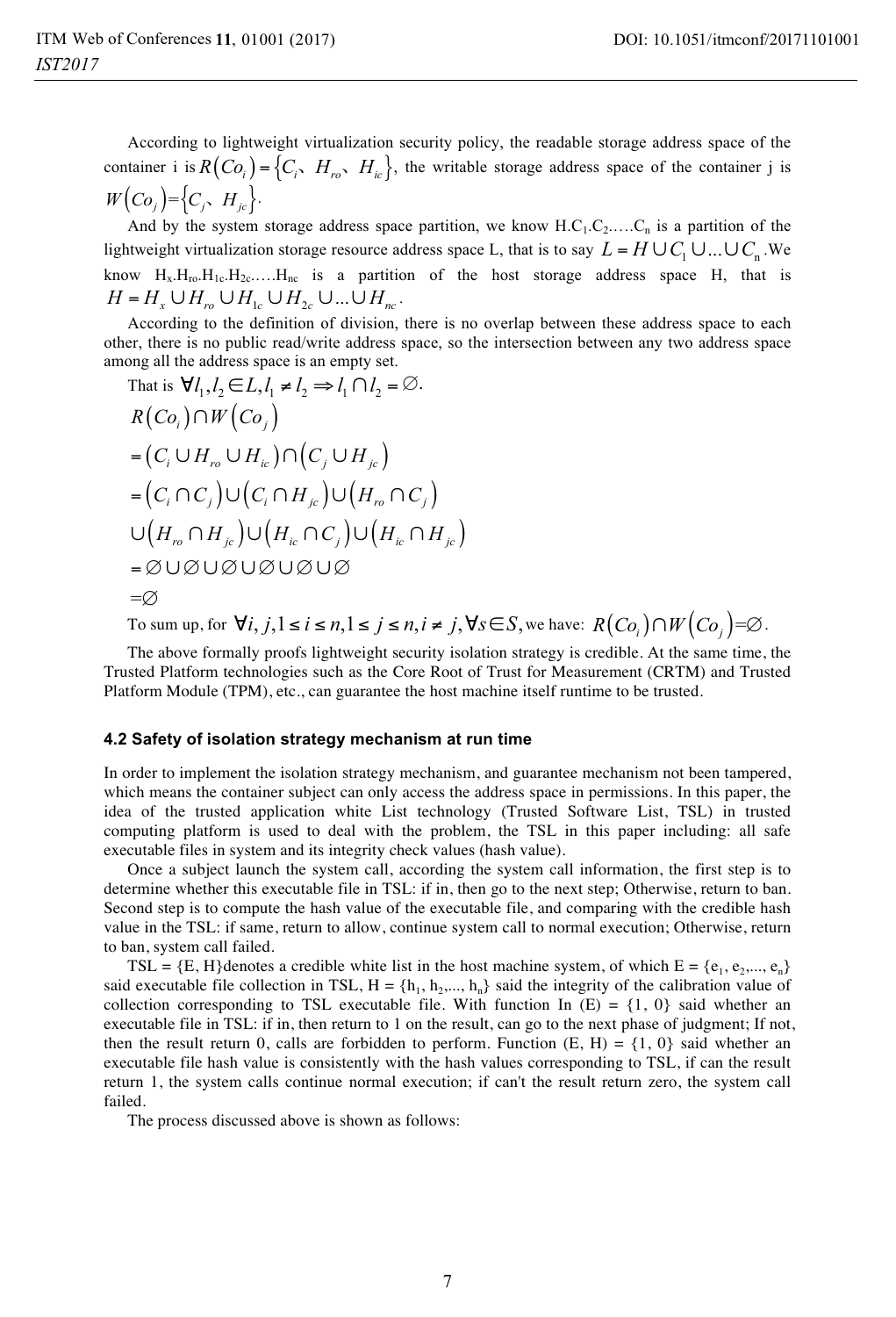*if*

 $\forall e_1 \in E$ ,  $In(e_1) = 0 \Rightarrow return 0$ ;  $\forall e_1 \in E$ ,  $\forall h_1 \in H$ ,  $Equal(e_1, h_1) = 0 \Rightarrow return 0$ ; : *else if*

: *else*

*return* 1.

This method can realize the effective operation of isolation strategy mechanism, on the premise of security, and ensure the isolation strategy mechanism of unity between safety and efficacy, to enhance the user's confidence in lightweight virtualization technology.

# **5 Lightweight Virtualization Security Isolation Strategy Mechanism Feasibility**

According to the characteristics of the lightweight virtualization, security isolation strategy mechanism proposed in this paper can be realized by Namespace and Copy-On-Wirte(COW) technology. Namespace is an operating system level environmental isolation method provided by Linux, in order to realize the lightweight virtualization services. COW is only in the process of paragraphs in the space content will change, will be a copy of the contents of the parent for the child process technology.

Of which PID is used to isolate the process of different containers; NET makes the container has an independent Network Devices, IP Addresses, IP Routing Tables, /proc/net directory, that each container network can be isolated; MNT makes the process of different Namespace see file system is different, so that the file system saw by process in different Namespace is isolated from each other.

The biggest difference between COW file system and other systems is that: COW never overwrite the existing content of the file system. COW makes container to read or write its own address space rather than to read-only storage address space of a host computer, can be used to separate the container storage address space and the hosting read-only storage address space. COW will merge two address space (the hosting read-only storage address space and the container storage address space) into one, therefore the angle of view on the container is all content of combined address space. If the container needs to update its perspective /etc/hosts file, the file happens to be contents of the hosting read-only storage address space, COW will firstly not overwrite /etc/hosts file on the read-only storage address space in the host machine, secondly it will copy the file to the container storage address space, namely copy to/etc/hosts file on the container storage address space , and then conduct update operation on the latter .In this way, even if the host machine read-only storage address space and the container storage address space both have /etc/hosts file ,and COW can ensure that container only read or write contents of /etc/hosts file on the container storage address space , namely the updated content.

## **Acknowledgement**

In this paper, the research on security isolation under lightweight virtualization environment involves multiple levels, on the basis of the lightweight virtualization environment storage address space division, proposed lightweight virtualization security isolation definition, formally described security isolation strategy, proved that lightweight virtualization security isolation strategy for security isolation between the container is credible, and combined with related technical to verify lightweight virtualization security isolation strategy mechanism this paper proposed is feasible. The significance of this paper is to provide system with an isolation strategy mechanism, deploy a system without this isolation strategy mechanism may exist a potential safety hazard like covert channel. And the method